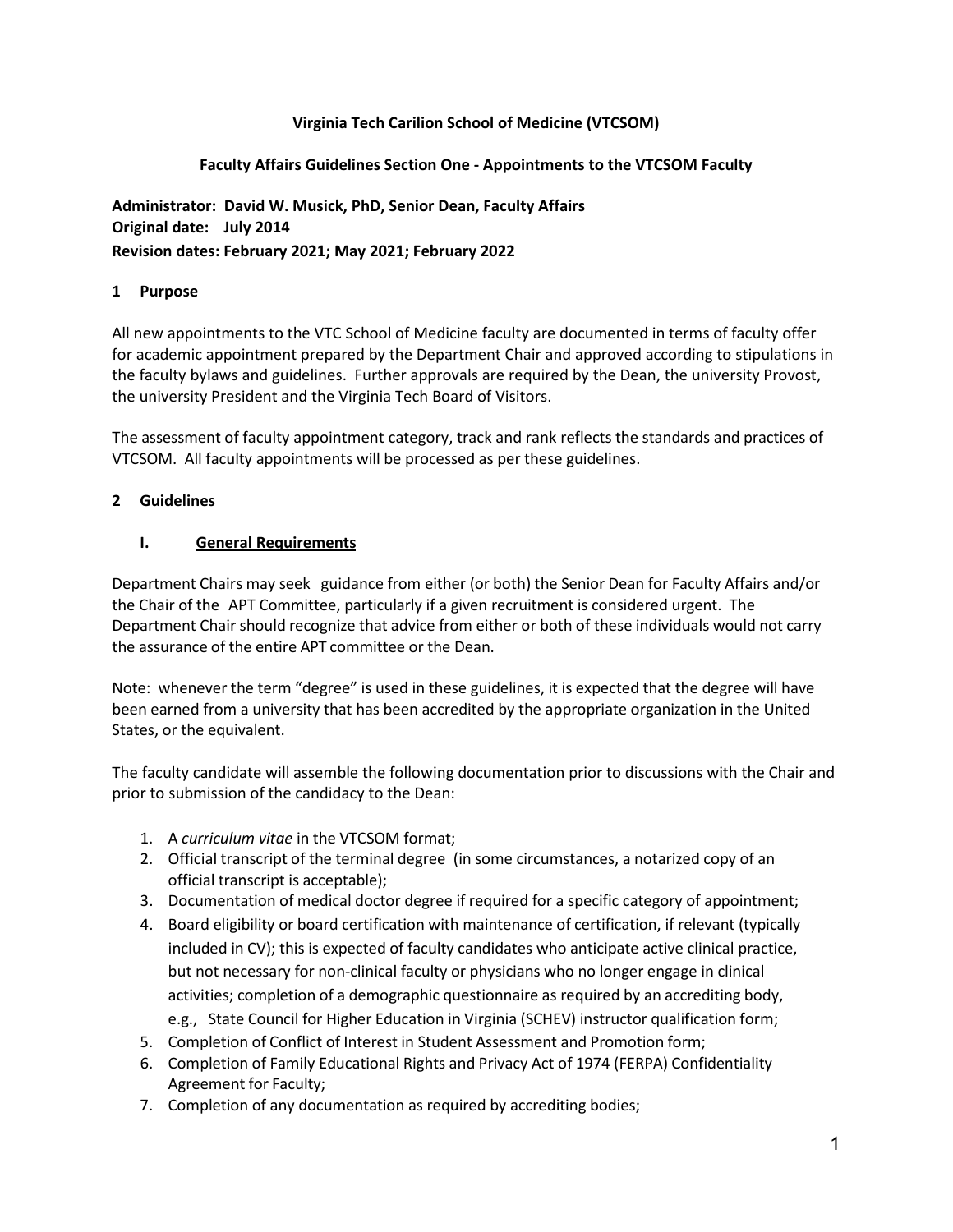- 8. Letter from the candidate requesting an appointment and indicating a desire to be involved with the education of medical students at VTCSOM and/or other learners and willingness to abide by faculty governance;
- 9. Evidence of completion of faculty orientation; for instructional faculty, orientation can be accomplished through an online mechanism with permission of the Senior Dean, Faculty Affairs.

Regardless of the rank of the Chair, his/her recommendation for appointment is made from the perspective of the Chair. Hence, a Chair can complete a recommendation for appointment regardless of the track or rank of the candidate.

Discussions with the Chair would result in a consensus recommendation for appropriate track and rank to be sent to the Dean. The recommendation from the Chair would come in the form of a letter accompanying the credentials to be submitted to the Dean.

For all candidates seeking appointment the Dean is empowered to make the appointment at the Assistant Professor rank or lower. If the recommendation from the Chair is at the rank of Associate Professor or Professor, the Dean consults with the APT committee. If the Dean and APT committee, after consideration of the candidate's credentials, agree on a rank and track, the appointment proceeds through the university review process. All initial appointments that involve granting of tenure to title require university approval. All appointments in any track and at any rank are reported to the office of the Provost at the university.

There may be circumstances in which the faculty member moving from another institution wishes to apply for a higher rank at VTCSOM. This circumstance is considered to be a promotion in rank and is subject to VTCSOM policies and guidelines concerning promotion. The CV of an applicant would have to be extraordinarily strong to warrant such an endorsement, especially in the recruitment phase.

For all faculty appointments the consensus decision by the Dean and the APT committee is final, subject to review by the office of the university Provost. If the appointment is declined, the faculty candidate has no recourse.

### **II. Regular Faculty, Primary Appointment, Tenure Track**

A faculty candidate is eligible for appointment asregular faculty/primary appointment/tenure track if he/she is proposed for this title and track by the Chair of the Department AND is employed full time by Virginia Tech. The proposal for regular faculty/primary appointment/tenure track should result from a discussion between the faculty candidate and the Chair.

Any candidate for appointment to regular faculty/primary appointment/tenure track would be expected to have: a doctoral degree; all necessary further education and/or training for the career choice (for example, but not limited to, completion of subspecialty fellowship or post-doctoral experience); appropriate licensure and credentialing, if relevant to the position; board certification or maintenance of certification, if relevant to the position. In the case of physicians, it is recognized that some medical/surgical specialties do not confer full board certification untilsome years after completion of residency or fellowship. This situation is described as "board eligible/eligibility." A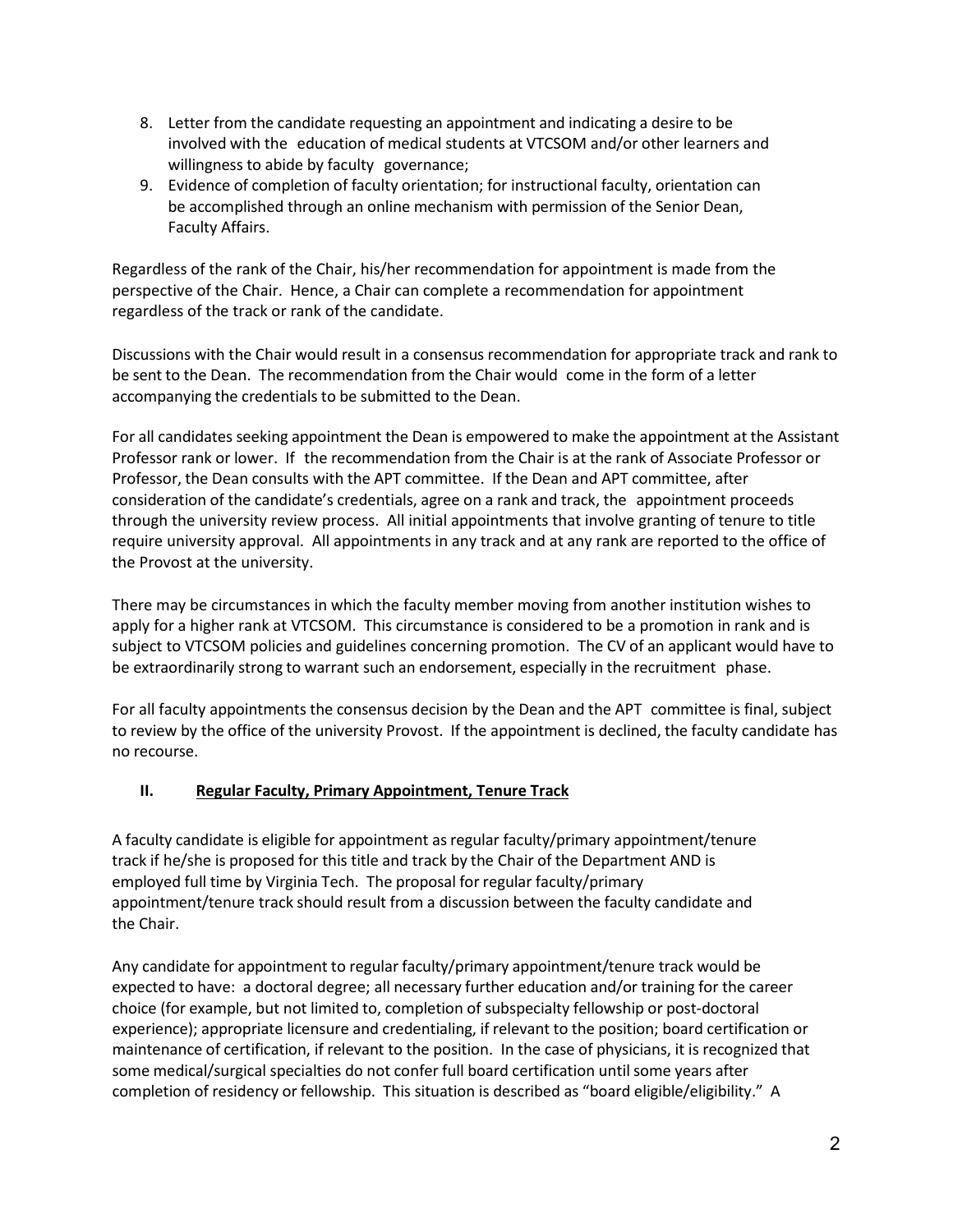faculty appointment to VTCSOM may be considered as long as the candidate is deemed to be making adequate progress toward the relevant board certification.

Since appointment at the Assistant or Associate Professor level on the tenure track carries an expectation of future progress towards tenure and promotion, a record of inquiry, research and/or discovery sufficient to make judgment regarding one's likelihood for continuing or initiating such scholarship should be evident. Faculty in this track are expected to be active in the four domains of academic duty – teaching, clinical care (if relevant), scholarship, and service.

A faculty member with tenure moving to VTCSOM from another academic university most likely would apply for appointment in the tenure track at the rank of the previous university.

The proposal for rank on the tenure track will be the result of discussion between the faculty member and the department Chair. Initial appointment in the tenure track at a rank higher than assistant professor requires review by the school's APT committee and the Dean. Further, it also requires review by the following at Virginia Tech: Vice-Provost for Faculty Affairs, Provost, President and Board of Visitors. An initial appointment at a higher rank than assistant professor requires extensive documentation in the form of a portfolio, which will follow university guidelines and procedures.

# **III. Regular Faculty, Primary Appointment, Tenure to Title Track**

A faculty candidate is eligible for appointment asregular faculty/primary appointment/tenure to title track if he/she is proposed for this title and track by the Chair of the Department. The proposal for regular faculty/primary appointment/tenure to title track should result from a discussion between the faculty candidate and the Chair.

Any candidate for appointment to regular faculty/primary appointment/tenure to title track would be expected to have: a Doctoral degree; all necessary further education and/or training for the career choice (for example, but not limited to, completion of subspecialty fellowship or post-doctoral experience); appropriate licensure and credentialing, if relevant to the position; board certification or maintenance of certification, if relevant to the position. It is recognized that some medical/surgical specialties do not confer full board certification until some years after completion of residency or fellowship. This situation is described as "board eligible/eligibility." A faculty appointment to VTCSOM may be considered as long as the candidate is deemed to be making adequate progress toward the relevant board certification.

Since appointment at the Assistant or Associate Professor level on the tenure to title track carries an expectation of future progress towards tenure to title and promotion, a record of inquiry, research and/or discovery sufficient to make judgment regarding one's likelihood for continuing or initiating such scholarship should be evident. Faculty in this track are expected to be active in the four domains of academic duty – teaching, clinical care (if relevant), scholarship, and service.

A faculty member with tenure moving to VTCSOM from another academic university most likely would apply for appointment in the tenure to title track at the rank of the previous university. The proposal for rank on the tenure to title track will be the result of discussion between the faculty member and the department Chair.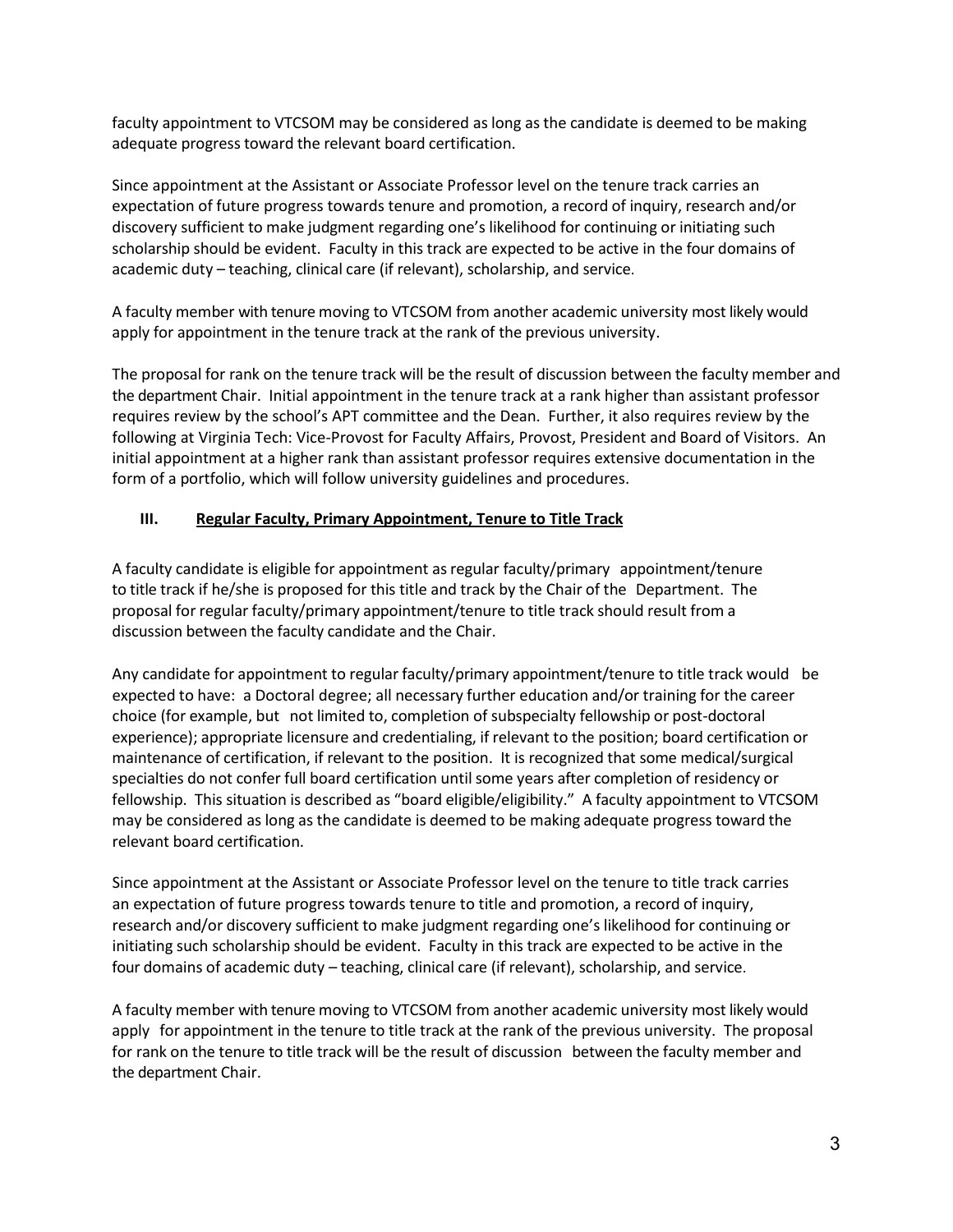## **IV. Regular Faculty, Primary Appointment, Non-Tenure to Title Track**

A faculty candidate is eligible for appointment as a regular faculty/primary appointment/non-tenure track if he/she is proposed for this title and track by the Chair of the Department. The proposal for regular faculty/primary appointment/non-tenure track should result from a discussion between the faculty candidate and the Chair.

Any candidate for appointment to regular faculty/primary appointment/non-tenure track would be expected to have a Doctoral degree; all necessary further education and/or training for the career choice (for example, but not limited to, completion of subspecialty fellowship or post-doctoral experience); appropriate licensure and credentialing, if relevant to the position; board certification or maintenance of certification, if relevant to the position. It is recognized that some medical/surgical specialties do not confer full board certification until some years after completion of residency or fellowship. This situation is described as "board eligible/board eligibility." A faculty appointment to VTCSOM may be considered as long as the candidate is deemed to be making adequate progress towards the relevant board certification.

Appointment at the Assistant or Associate Professor rank may or may not involve the likelihood that promotion to the next rank is desired. Where promotion is desired, there should be indication that academic interest in inquiry, research and/or discovery will result in tangible scholarship or that the faculty candidate's proposed teaching or service will result in adequate progress towards promotion.

A faculty member without tenure moving to VTCSOM from another academic university may likely apply for appointment in the non-tenure track at the rank of the previous university. The final proposal for rank on the non-tenure track will be the result of discussion between the faculty member and the department Chair.

# **V. Instructional Faculty, Adjunct Appointment**

A faculty candidate is eligible for appointment as an instructional faculty/adjunct if he/she is proposed for this title and track by the Chair of the Department. The proposal for instructional faculty/adjunct should result from a discussion between the faculty candidate and the Chair. This discussion should reflect the faculty candidate's personal desires as well as an assessment of the candidate's credentials and abilities.

Any candidate for appointment to instructional faculty/adjunct would be expected to have a Doctoral or other terminal degree; all necessary further education and/or training for the career choice (for example, but not limited to, completion of subspecialty fellowship or post-doctoral experience, achievement of appropriate job or career level for the applicant's skill); appropriate licensure and credentialing, if relevant to the position; Board certification or maintenance of certification, if relevant to the position.

A faculty candidate for instructional faculty/adjunct appointment may have or have had a primary appointment at another academic institution. The extent of service expected from an instructional faculty/adjunct would be moderate to minor and could consist, for example, of: lecturer in an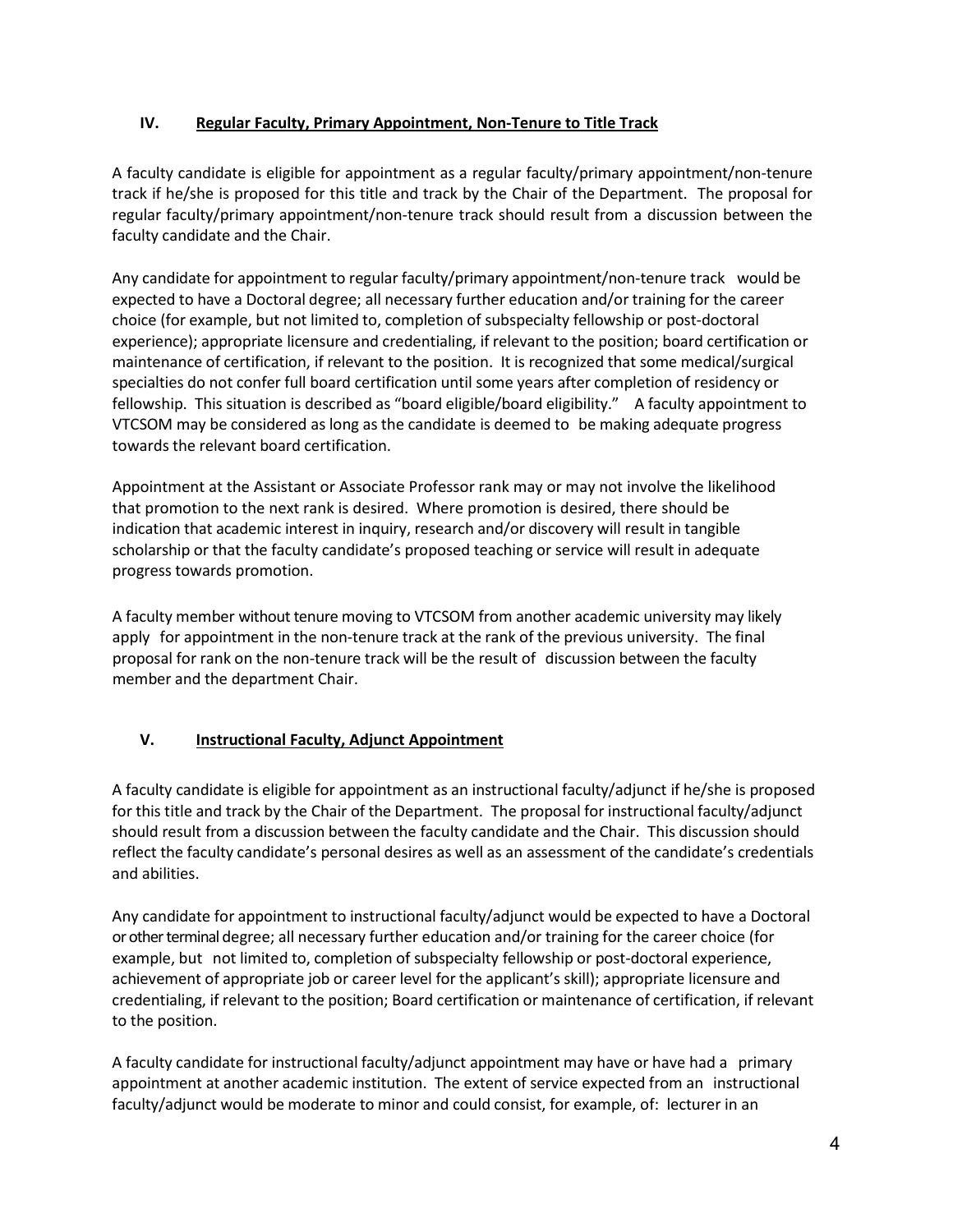instructional block; lecturer/small group leader for a section of a block or thread; intermittent involvement in teaching a curricular "thread" or elective; mentor for a research project; preceptor for a clinical unit, or the equivalent; or any other service deemed necessary in the education of medical students and/or other learners. The advice and recommendation of the Chair of the Department will be important in determination of the extent of involvement.

Discussions with the Chair would result in a consensus recommendation for appropriate rank as an instructional faculty/adjunct. The recommended rank may reflect the faculty candidate's attained rank at the primary university, or the recommendation of the Chair. The VTCSOM rank in the adjunct track will be expected to be at least equivalent to the expectations for the similar rank for a VTCSOM regular faculty/primary appointment; the rank may not be higher than that of the primary or previous appointment. The recommendation from the Chair would come in the form of a letter accompanying the credentials to be submitted to the Dean.

# **VI. Instructional Faculty, Clinical Preceptor Appointment**

A faculty candidate is eligible for appointment as an instructional faculty/clinical preceptor if he/she is proposed for this title by the Chair of the Department. The proposal for instructional faculty/clinical preceptor should result from a discussion between the faculty candidate and the Chair. This discussion should reflect the faculty candidate's personal desires as well as an assessment of the candidate's credentials and abilities.

Any candidate for appointment to instructional faculty/clinical preceptor would be expected to have the MD, DO, MBBS, or equivalent medical doctor degree; all necessary further education and/or training for the career choice (for example, but not limited to, completion of subspecialty fellowship); appropriate licensure and credentialing; board certification or maintenance of certification, whichever is relevant; an expression of interest to participate in the education of VTCSOM medical students and/or other learners; and willingness to abide by faculty governance.

A faculty candidate for instructional faculty/clinical preceptor would be a medical doctor who practices in a setting involving VTCSOM medical students and/or other learners. Examples of such a role might include: attending physician on an inpatient service; preceptor in the emergency department; preceptor in a clinic or medical office; preceptor in public health or similar settings; medical practitioner in an administrative setting; and so on. The advice and recommendation of the Chair of the Department will be important in determination of the extent of involvement. The clinical preceptor appointment carries no requirement for participation in research or scholarship, although such activities may be undertaken. Similarly, there is no requirement for participation in service although such activity is encouraged.

# **VII. Instructional Faculty, Senior Instructor/Instructor Appointment**

A faculty candidate is eligible for appointment as an instructional faculty (senior instructor, instructor) if he/she is proposed for this title by the Chair of his/her Department. The proposal for senior instructor/instructor should result from a discussion between the faculty candidate and the Chair. This discussion should reflect the faculty candidate's personal desires as well as an assessment of the candidate's credentials and abilities.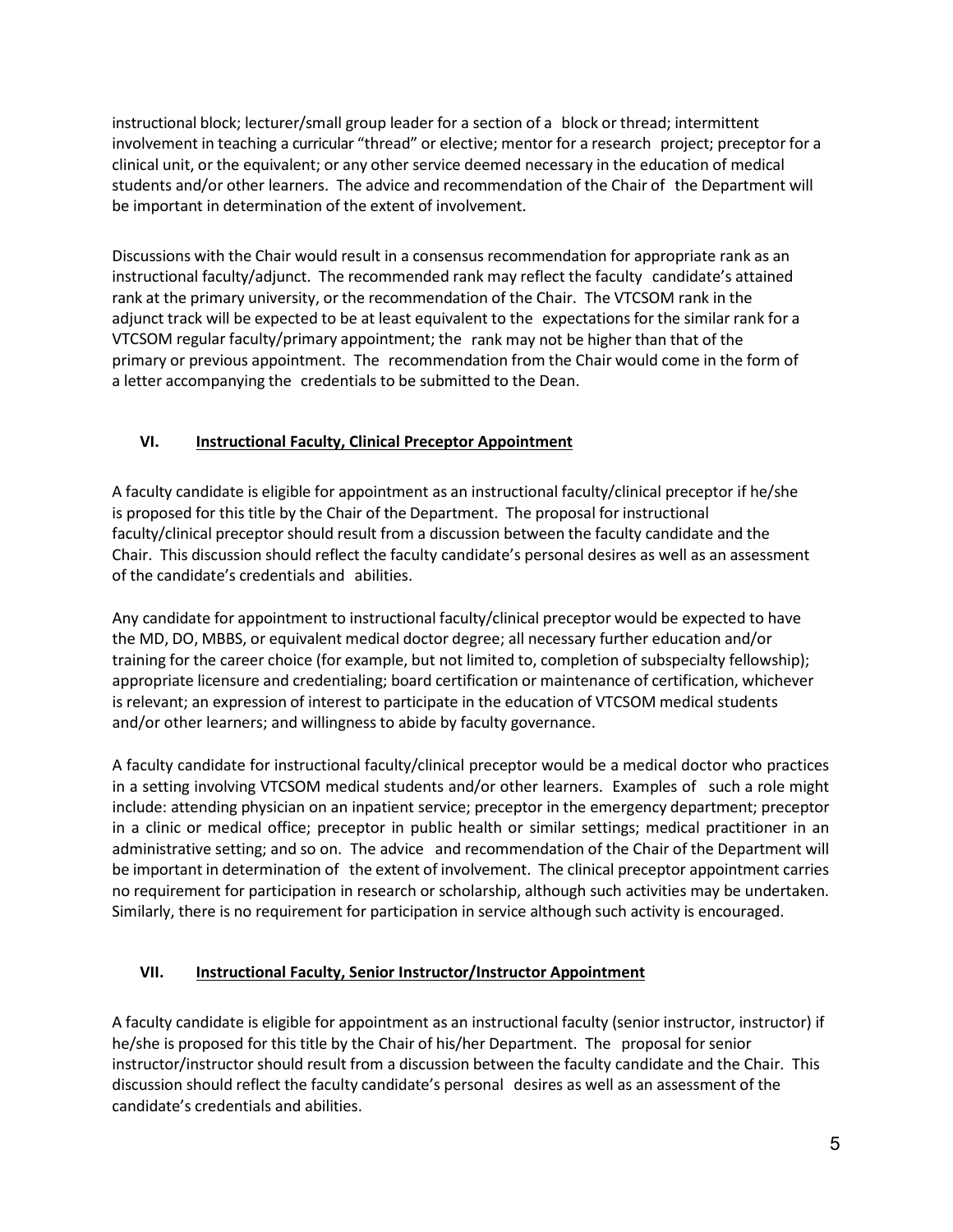Any candidate for appointment to senior instructor/instructor would be expected to have a minimum of a Bachelor's degree or equivalent, or a higher degree, with a doctoral degree required for senior instructor; a job, appointment or position congruent to the opportunities or needs of the VTCSOM curriculum; appropriate licensure and credentialing, if relevant to the position; an expression of interest to participate in the education of VTCSOM medical students and/or other learners and willingness to abide by faculty governance.

A faculty candidate for senior instructor/instructor would likely be an educator in a medically related program (e.g., a faculty member at an affiliated nursing, physician assistant or other allied health program), a practitioner in a medically oriented field (e.g., medical social worker), an advanced trainee in an established clinical or research setting (e.g., a fellow or postdoctoral candidate), or a similar relationship.

Of importance to consideration in this faculty position is the background and experience brought to the medical encounter and the skill and willingness to teach such a perspective. This role as educator is the basis for consideration for inclusion in the VTCSOM faculty. The senior instructor/instructor appointment carries no requirement for participation in research or scholarship, although such activities may be undertaken. Similarly, there is no requirement for participation in service although such activity is encouraged.

Physicians who have completed their primary (ACGME designated) residency training period, eligible for independent licensure, and are in training either as a chief resident completing an extra year as an administrative resident; or who are currently completing an ACGME accredited fellowship: these physicians may or may not be eligible for appointment, depending on graduate medical education accreditation guidelines.

The rank of senior instructor would be recommended for those candidates with a doctoral degree.

Because of the strong value domain of health systems science and interprofessional practice in the VTCSOM curriculum, recognition is afforded those practitioners/teachers who assist in the education of medical students in realms crucial to medical practice. Such individuals may be appropriate candidates for appointment as senior instructor/instructor. The advice and recommendation of the Chair of the Department will be important in determination of the extent of involvement.

### **VIII. Instructional Faculty, Visiting Faculty Appointment**

A faculty candidate is eligible for appointment as an Instructional Faculty – Visiting Faculty if he/she is recommended for a faculty appointment by the Chair of his/her Department. This appointment is designed to be temporary, yet to allow the faculty candidate to engage in teaching, evaluation, and assessment of VTCSOM medical students and/or other learners while the process of faculty appointment is completed. The rank of Instructional Faculty – Visiting Faculty does not limit the eventual faculty appointment by track or rank.

The documentation requirement for this appointment includes the letter of recommendation by the Chair of the faculty candidate's Department and an updated curriculum vitae. A letter from the Chair is evidence that the Chair has reviewed the candidate's curriculum vitae, clinical and/or research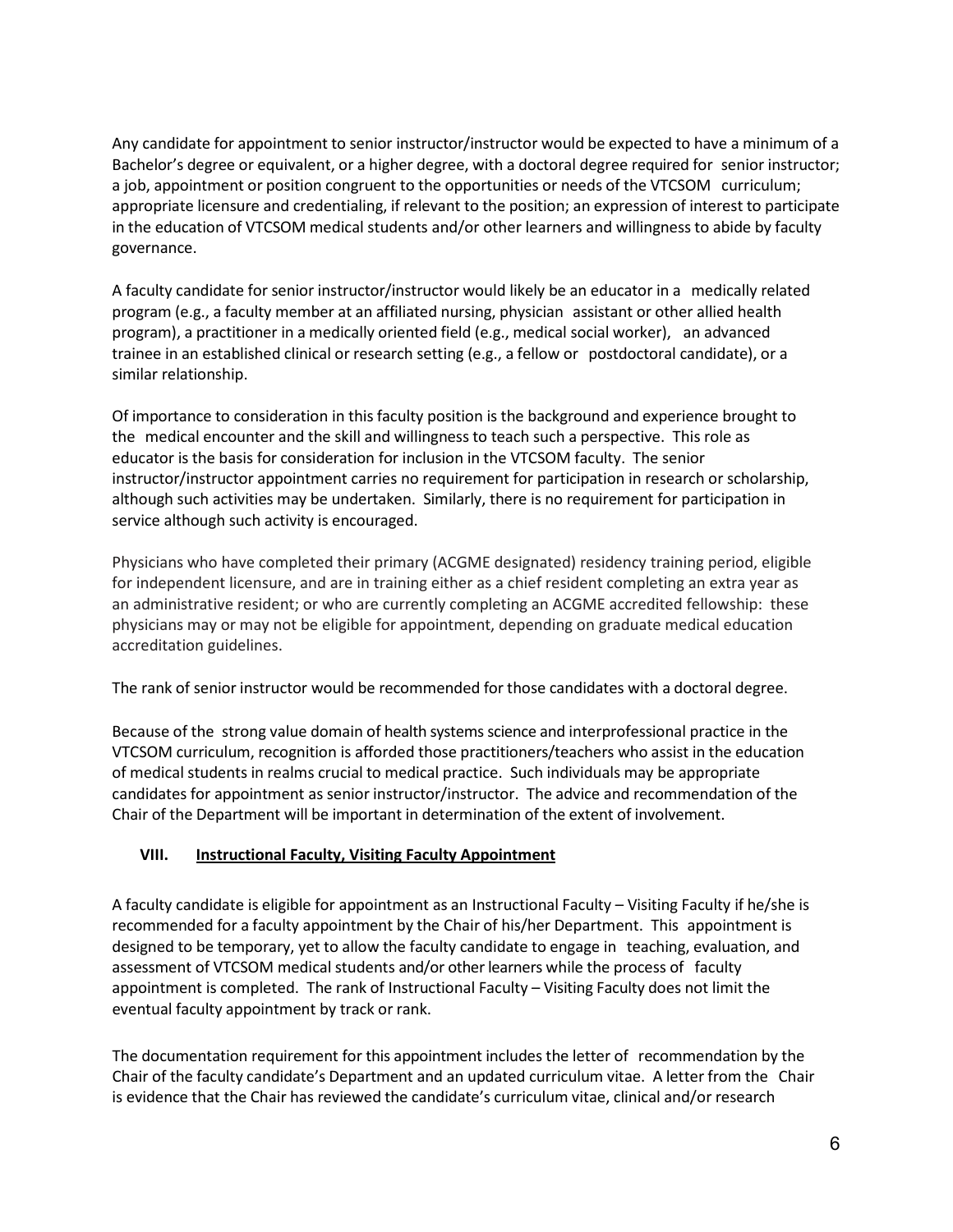credentials and accomplishments, and made an assessment of the capability of the candidate to teach in the VTCSOM. The letter of recommendation by the Chair and the curriculum vitae is the only documentation necessary for conferral of the rank of Visiting Faculty. This letter would be directed to the Dean. The appointment as visiting faculty is time-limited to six (6) months, and such an appointment can be made only once; it is not possible to renew a visiting faculty appointment, or to provide an individual with more than one such appointment. When the faculty candidate completes the documentation materials for appointment in a more enduring track/rank, and is appointed by the Dean, the visiting faculty appointment automatically ceases. If the faculty candidate does not complete the documentation requirements within six (6) months, the visiting faculty appointment is withdrawn.

### **IX. Co-Appointments**

Co-appointment occurs when a faculty member desires to have an appointment in a department in addition to his/her primary department. This is different from an adjunct appointment discussed elsewhere in that the co-appointment recognizes a faculty member whose primary department and department of co-appointment are both within VTCSOM. The faculty member has a primary department to which he/she has been appointed but the department of co-appointment also wishes to recognize skills or service by including the individual on its roll of faculty.

Co-appointment may occur under a number of situations. The individual has special training in two medical specialty areas; has a special interest and expertise in an area that crosses specialty lines; provides a special teaching, research or clinical activity in another area; or other situations.

The appointment to the primary department follows the steps noted above. Co-appointment to a second department would usually be initiated by the Chair of the department in which the coappointment will be held. Co-appointment for faculty in the instructional faculty tracks may also occur.

Co-appointment may be in either the tenure to title or non-tenure tracks. However, co-appointment can only be in the tenure to title track if the primary department appointment is in the tenure to title track; otherwise both appointments would be non-tenure track. If the Chair proposing the coappointment chooses the rank of Assistant Professor, the request may be approved at the level of the Dean via a letter of request by the Chair. If the proposed rank for the co-appointment is Associate Professor or Professor, the department APRT committee needs to concur with the Chair. Neither the Chair nor the faculty should assume the co-appointment would automatically be granted at the same rank as the primary appointment; indeed the rank cannot be higher than that held in the primary department. The department APRT committee would need to apply its own criteria to the proposed co-appointment rank, taking into account both the accomplishments within the primary department and appropriate overlap with the department for the co-appointment.

Once determined, the request for co-appointment is accomplished by letter of request from the department Chair, along with a letter from the department APRT committee if deemed appropriate. The letter is addressed to the Dean and will initially go to either the Dean (for the rank of assistant professor or instructional appointments) or to the VTCSOM APT Committee (for the rank of associate professor or professor). The final step in consideration of the appointment is provided by the Dean.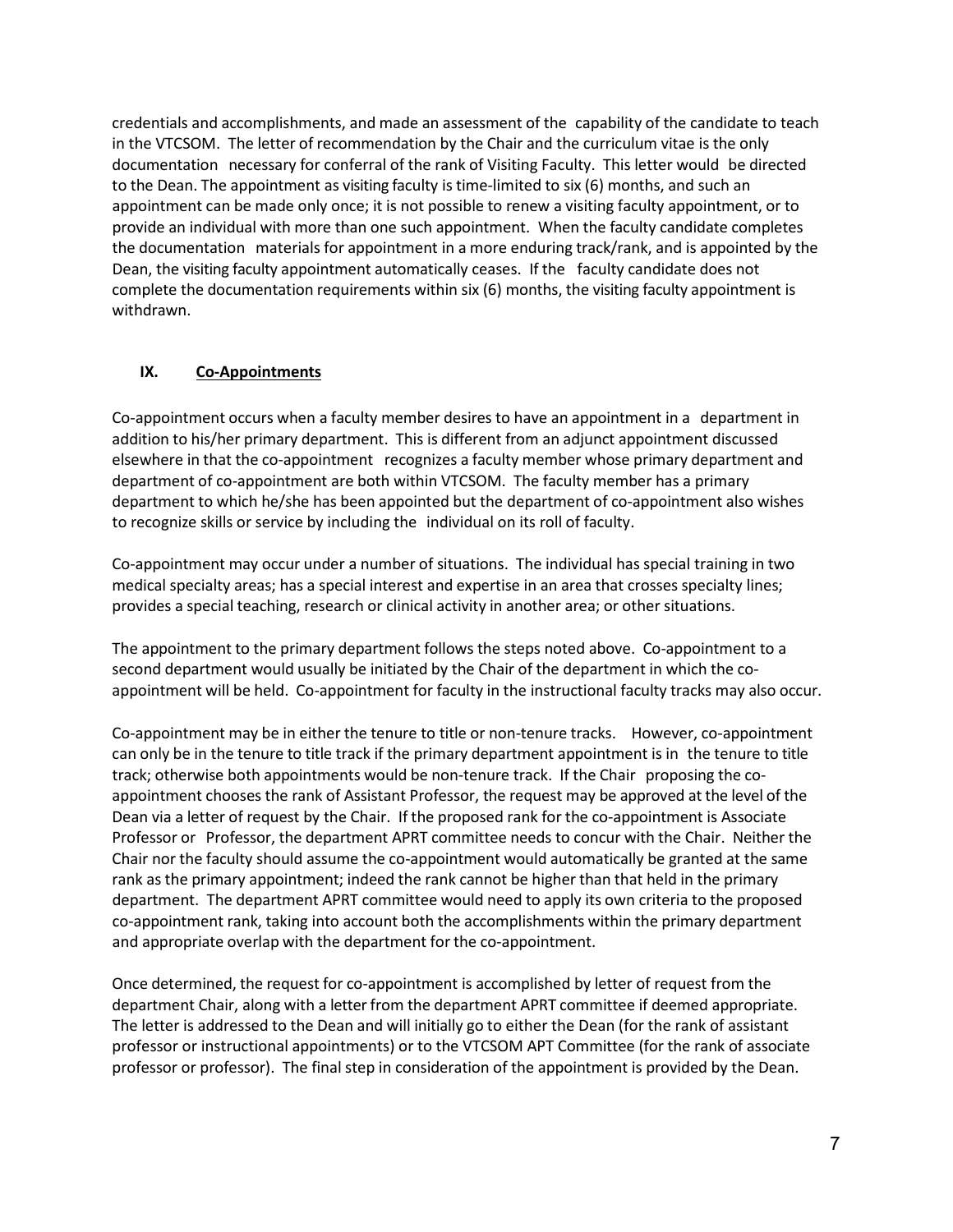## **X. Appointment to a Department Other than Specialty**

All faculty are appointed to an academic department. On some occasions, the department to which a faculty member is appointed is not the specialty in which the faculty has his/her training or board certification(s). This may occur because of mid-career changes, particular skills being more suited to a department different from one's training, or other reasons. Since all appointments are proposed by the Chair of an academic department, it is assumed the Chair is agreeable to the appointment under these circumstances.

# **XI. Track Changes for Regular Faculty**

It is recommended that a faculty member be in one of the regular faculty tracks for two (2) years before considering a change. The recommendation for track change may come from the faculty member him/herself, from the Chair of the Department, from the departmental Appointment, Promotion, Retention, and Tenure (APRT) committee, or from the College APT Committee.

The Chair or APRT committee may recommend that a faculty member in the tenure to title track consider changing to a non-tenure track or an instructional track, if it appears the faculty member is not making adequate progress towards tenure and promotion or other circumstances change.

The faculty member in the tenure to title track may request a change to a non-tenure track or an instructional track if one's circumstances (job description change, personal issues) make it likely that the expectations for promotion cannot be achieved, or if promotion in rank is no longer desired.

A faculty member in the non-tenure track, after appropriate consultation, may decide that he/she has ability for productive accomplishment that should be adequate for consideration for promotion on the tenure to title track. In such a circumstance, the non-tenure track faculty may elect to apply for change to the tenure to title track.

Regular faculty members who wish or are recommended to change to a tenure to title track should complete appropriate counseling with the department Chair regarding this possible change. If a change is considered, the faculty member must submit a brief letter (addressed to the department chair) requesting the track change and present an updated CV to support the change. The recommendation of the Chair and the Department APRT committee would be sent to the VTCSOM Appointment, Promotion, and Tenure (APT) Committee for deliberation. The APT Committee decision would be relayed to the Dean for a final decision. It is expected that a faculty member requesting change to the tenure to title track will be ready to present a promotion portfolio no later than five (5) years after approval of the change.

All track changes must be reflected in a new letter of appointment. It is emphasized that a track change by regular faculty, with rare exceptions, should only occur once. If the faculty member, after changing tracks, does not meet criteria for maintenance of appointment or progress towards promotion in that track, or is no longer desirous of promotion, the faculty member may remain at the current rank permanently or change to a Clinical Preceptor or Instructional title. Track changes are recommended by the department Chair and/or the department APRT committee. If the change involves a rank at the associate professor level or higher, the change is reviewed by the VTCSOM APT committee. All track changes are approved by the Dean.